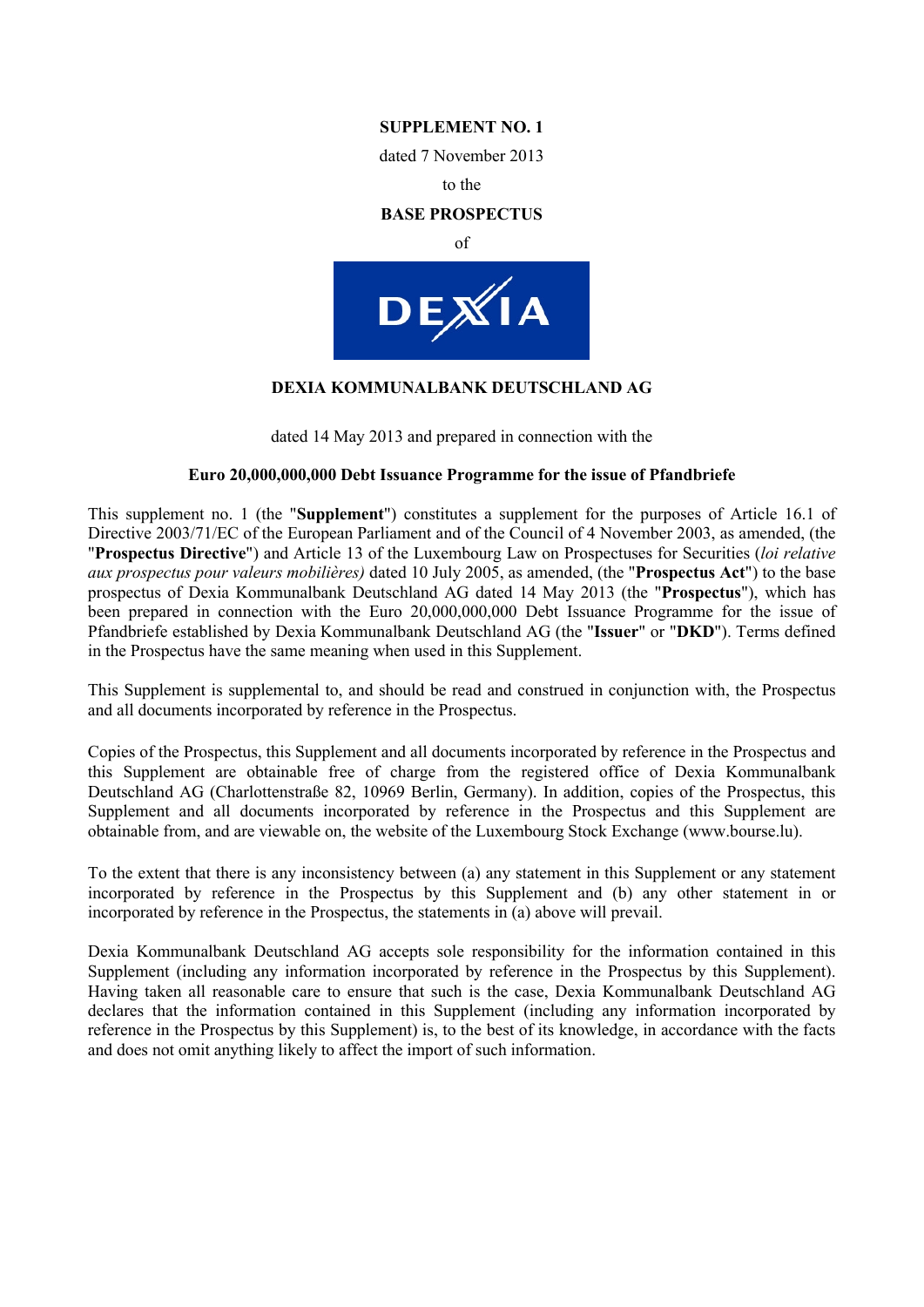**A. Amendments to the section commencing on page 5 of the Prospectus which is entitled "Summary"**

# **01. The following shall be added at the end of the subsection commencing on page 6 of the Prospectus which is entitled "Section B – Issuer – B.12 – Selected historical key financial information":**

| The following table presents a summary of selected financial information of the Issuer (in the<br>case of information provided in relation to the balance sheet) at the dates specified or (in the case<br>of information provided in relation to the income statement) for the six months period ended 30<br>June 2012 and 30 June 2013, respectively, which was in each case extracted from the unaudited<br>non-consolidated interim financial statements of the Issuer in relation to the six months period<br>ended 30 June 2013 (prepared pursuant to German Generally Accepted Accounting Principles<br>and in the German language):<br><b>Balance sheet figures in EUR million</b> |                                 |                              |
|--------------------------------------------------------------------------------------------------------------------------------------------------------------------------------------------------------------------------------------------------------------------------------------------------------------------------------------------------------------------------------------------------------------------------------------------------------------------------------------------------------------------------------------------------------------------------------------------------------------------------------------------------------------------------------------------|---------------------------------|------------------------------|
| Balance sheet total                                                                                                                                                                                                                                                                                                                                                                                                                                                                                                                                                                                                                                                                        | <b>30 June 2013</b><br>42,873.5 | 31 December 2012<br>45,936.5 |
| Income statement figures in EUR million                                                                                                                                                                                                                                                                                                                                                                                                                                                                                                                                                                                                                                                    |                                 |                              |
|                                                                                                                                                                                                                                                                                                                                                                                                                                                                                                                                                                                                                                                                                            | 1 Jan. - 30 June 2013           | 1 Jan. - 30 June 2012        |
| interest income<br>Net.<br>and<br>commission income                                                                                                                                                                                                                                                                                                                                                                                                                                                                                                                                                                                                                                        | 12.5                            | 3.9                          |
| General operating expenses                                                                                                                                                                                                                                                                                                                                                                                                                                                                                                                                                                                                                                                                 | 9.6                             | 8.8                          |
| Net income (loss)                                                                                                                                                                                                                                                                                                                                                                                                                                                                                                                                                                                                                                                                          | (2.0)                           | (12.2)                       |

**02. The subsection on page 7 of the Prospectus which is entitled "Section B – Issuer – B.12 – Significant change in the financial or trading position" shall be replaced in its entirety as follows:**

| Significant change in the financial or trading position                                       |  |
|-----------------------------------------------------------------------------------------------|--|
| There has occurred no significant change in the financial or trading position of DKD since 30 |  |
| June 2013, the end of the last period for which financial statements were published by DKD.   |  |

# **03. The subsection on page 8 of the Prospectus which is entitled "Section B – Issuer – B.17 – Credit Ratings of the Issuer or its debt securities" shall be replaced in its entirety as follows:**

| <b>B.17</b> | Credit ratings of the Issuer | Public Sector Pfandbriefe to be issued by DKD have received, in                               |  |
|-------------|------------------------------|-----------------------------------------------------------------------------------------------|--|
|             | or its debt securities.      | the case of long-term obligations, an "A+" rating from Standard                               |  |
|             |                              | & Poor's Credit Market Services Europe Limited (Niederlassung)<br>Deutschland) <sup>1</sup> . |  |

-

<sup>1</sup> Standard & Poor's is established in the European Community and is registered under Regulation (EC) No 1060/2009 of the European Parliament and of the Council of 16 September 2009 on credit rating agencies, amended by Regulation (EC) No 513/2011 of the European Parliament and of the Council of 11 March 2011 (the "**CRA Regulation**"). The European Securities and Markets Authority publishes on its website (www.esma.europa.eu) a list of credit rating agencies registered in accordance with the CRA Regulation. That list is updated within five working days following the adoption of a decision under Article 16, 17 or 20 CRA Regulation. The European Commission shall publish that updated list in the Official Journal of the European Union within 30 days following such update.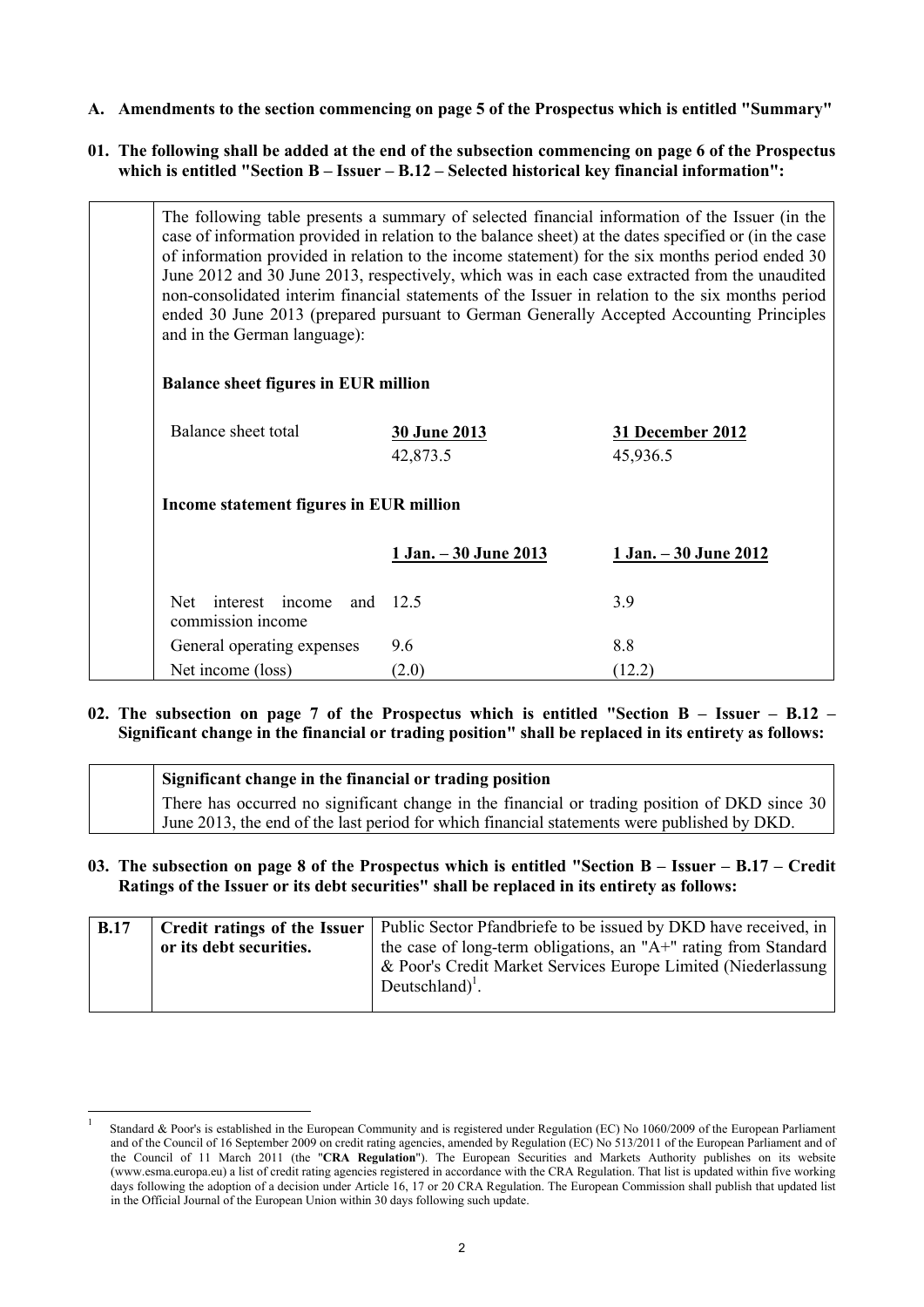- **B. Amendments to the section commencing on page 14 of the Prospectus which is entitled "German Translation of the Summary – Zusammenfassung"**
- **01. The following shall be added at the end of the subsection commencing on page 15 of the Prospectus which is entitled "Abschnitt B – Emittentin – B.12 – Ausgewählte wesentliche historische Finanzinformationen":**

| folgende Tabelle zeigt eine zusammenfassende Darstellung ausgewählter<br>Die<br>Finanzinformationen der Emittentin zum jeweils angegebenen Datum (im Fall von<br>Informationen, die sich auf die Bilanz beziehen) bzw. für die am 30. Juni 2012 bzw. am 30. Juni<br>2013 jeweils zu Ende gegangenen Halbjahre (im Fall von Informationen, die sich auf die<br>Gewinn- und Verlustrechnung beziehen). Alle Finanzinformationen wurden dem nicht-<br>geprüften, nicht-konsolidierten und nach HGB-Rechnungslegungsgrundsätzen erstellten,<br>deutschsprachigen Zwischenabschluss der Emittentin für das am 30. Juni 2013 zu Ende<br>gegangene Halbjahr entnommen. |                                |                                |
|-----------------------------------------------------------------------------------------------------------------------------------------------------------------------------------------------------------------------------------------------------------------------------------------------------------------------------------------------------------------------------------------------------------------------------------------------------------------------------------------------------------------------------------------------------------------------------------------------------------------------------------------------------------------|--------------------------------|--------------------------------|
| Bilanzkennzahlen in EUR Mio.                                                                                                                                                                                                                                                                                                                                                                                                                                                                                                                                                                                                                                    |                                |                                |
|                                                                                                                                                                                                                                                                                                                                                                                                                                                                                                                                                                                                                                                                 | 30. Juni 2013                  | 31. Dezember 2012              |
| Bilanzsumme                                                                                                                                                                                                                                                                                                                                                                                                                                                                                                                                                                                                                                                     | 42.873,5                       | 45.936,5                       |
| GuV-Kennzahlen in EUR Mio.                                                                                                                                                                                                                                                                                                                                                                                                                                                                                                                                                                                                                                      |                                |                                |
|                                                                                                                                                                                                                                                                                                                                                                                                                                                                                                                                                                                                                                                                 | <u>1. Jan. – 30. Juni 2013</u> | <u>1. Jan. – 30. Juni 2012</u> |
| Zins- und Provisionsüber- 12,5<br>schuss                                                                                                                                                                                                                                                                                                                                                                                                                                                                                                                                                                                                                        |                                | 3,9                            |
| Verwaltungsaufwendungen                                                                                                                                                                                                                                                                                                                                                                                                                                                                                                                                                                                                                                         | 9,6                            | 8,8                            |
| Jahresüberschuss (-fehlbe- (2,0)<br>trag)                                                                                                                                                                                                                                                                                                                                                                                                                                                                                                                                                                                                                       |                                | (12,2)                         |

**02. The subsection on page 16 of the Prospectus which is entitled "Abschnitt B – Emittentin – B.12 – Signifikante Veränderungen in der Finanzlage bzw. Handelsposition" shall be replaced in its entirety as follows:**

| Signifikante Veränderungen in der Finanzlage bzw. Handelsposition                           |
|---------------------------------------------------------------------------------------------|
| Es sind keine wesentlichen Veränderungen in der Finanzlage oder der Handelsposition der DKD |
| seit dem 30. Juni 2013, dem Ende des letzten Zeitraums, für den ein Abschluss von der DKD   |
| veröffentlicht wurde, eingetreten.                                                          |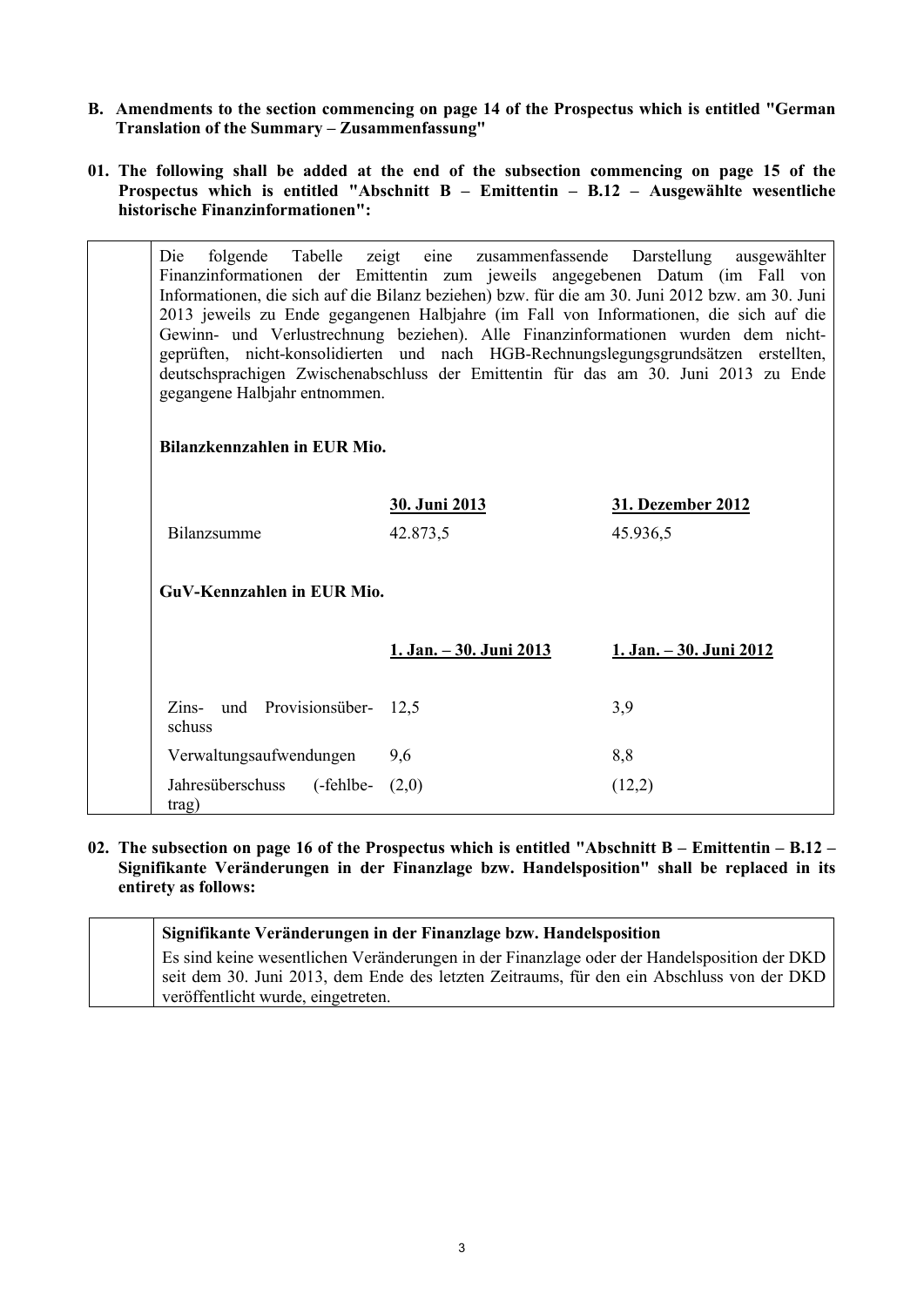**03. The subsection on page 17 of the Prospectus which is entitled "Abschnitt B – Emittentin – B.17 – Kreditratings der Emittentin oder ihrer Schuldtitel" shall be replaced in its entirety as follows:** 

| <b>B.17</b> | <b>Kreditratings der</b>     | Öffentliche Pfnadbriefe, die von der DKD emittiert werden,  |
|-------------|------------------------------|-------------------------------------------------------------|
|             | <b>Emittentin oder ihrer</b> | haben im Falle von langfristigen Verbindlichkeiten ein "A+" |
|             | <b>Schuldtitel</b>           | Rating von Standard & Poor's Credit Market Services Europe  |
|             |                              | Limited (Niederlassung Deutschland) <sup>1</sup> erhalten.  |
|             |                              |                                                             |

- **C. Amendments to the section commencing on page 74 of the Prospectus which is entitled "Description of Dexia Kommunalbank Deutschland AG"**
- **01. The subsection commencing on page 78 which is entitled "Organisational Structure – Recent Developments in relation to Dexia SA – Main elements of the Orderly Resolution Plan – Asset Disposals" shall be replaced as follows:**

#### **Asset Disposals**

The Orderly Resolution Plan provides for the sale of those commercial franchises considered saleable within a short deadline and management in run-off for the other franchises, if necessary accompanied by residual credit activity, and carrying other assets to maturity.

 On the date of validation of the Orderly Resolution Plan by the European Commission, Dexia SA had already sold several of its main operating entities, reducing its balance sheet and its weighted assets considerably.

The sales of Dexia Bank Belgium, now Belfius Bank and Insurance (20 October 2011), RBC-Dexia Investor Services (27 July 2012), Banque Internationale à Luxembourg (5 October 2012) and Denizbank (28 September 2012) have been finalised. Dexia Habitat was also sold on 29 June 2012 to the Société Nationale Immobilière, a subsidiary of the Caisse des Dépôts, and DKB Polska was sold on 7 November 2012 to Getin Noble. An agreement for the sale of Dexia Asset Management to GCS Capital was also signed on 12 December 2012. Notwithstanding the signed agreement, the sale of Dexia Asset Management to GCS Capital did not take place.

- Dexia SA sold as of 31 January 2013 Société de Financement Local ("**SFIL**"), a proprietary holding of Dexia Municipal Agency ("**DMA**"), to the State of France, as a majority shareholder (75 per cent.) alongside the Caisse des Dépôts (20 per cent.) and La Banque Postale (5 per cent.). DMA, which was the main Dexia Group covered bond issuer, was renamed Caisse Française de Financement Local. The transaction price was set at 1 euro representing a total loss of EUR 1.8 billion for the Dexia Group. On the date of sale, SFIL represented a balance sheet total estimated at EUR 95 billion.
- Dexia SA signed a share purchase agreement on 25 September 2013 with New York Life Investments to sell 100 per cent. of its shares in Dexia Asset Management for EUR 380 million. The deal closure is subject to the approval of the regulatory authorities.
- Dexia SA has completed the sale of Sofaxis, a French insurance subsidiary of Dexia Credit Local on 30 June 2013. Sofaxis was acquired by Société Hospitalière d'Assurances Mutuelles (Sham), the Groep MGEN and the Mutuelle Nationale Territoriale (MNT).

<sup>1</sup> 1 Standard & Poor's hat seinen Sitz in der Europäischen Gemeinschaft und ist gemäß der Verordnung (EG) Nr. 1060/2009 des Europäischen Parlaments und des Rates vom 16. September 2009 über Ratingagenturen, geändert durch Verordnung (EU) Nr. 513/2011 des Europäischen Parlaments und des Rats am 11. Mai 2011 (die "**Ratingagentur-Verordnung**"), registriert. Die Europäische Wertpapier und Marktaufsichtsbehörde veröffentlicht auf ihrer Webseite (www.esma.uropa.eu) ein Verzeichnis der nach der Ratingagentur-Verordnung registrierten Ratingagenturen. Dieses Verzeichnis wird innerhalb von fünf Werktagen nach Annahme eines Beschlusses gemäß Art. 16, 17 oder 20 der Ratingagentur-Verordnung aktualisiert. Die Europäische Kommission veröffentlicht das aktualisierte Verzeichnis im Amtsblatt der Europäischen Union innerhalb von 30 Tagen nach der Aktualisierung.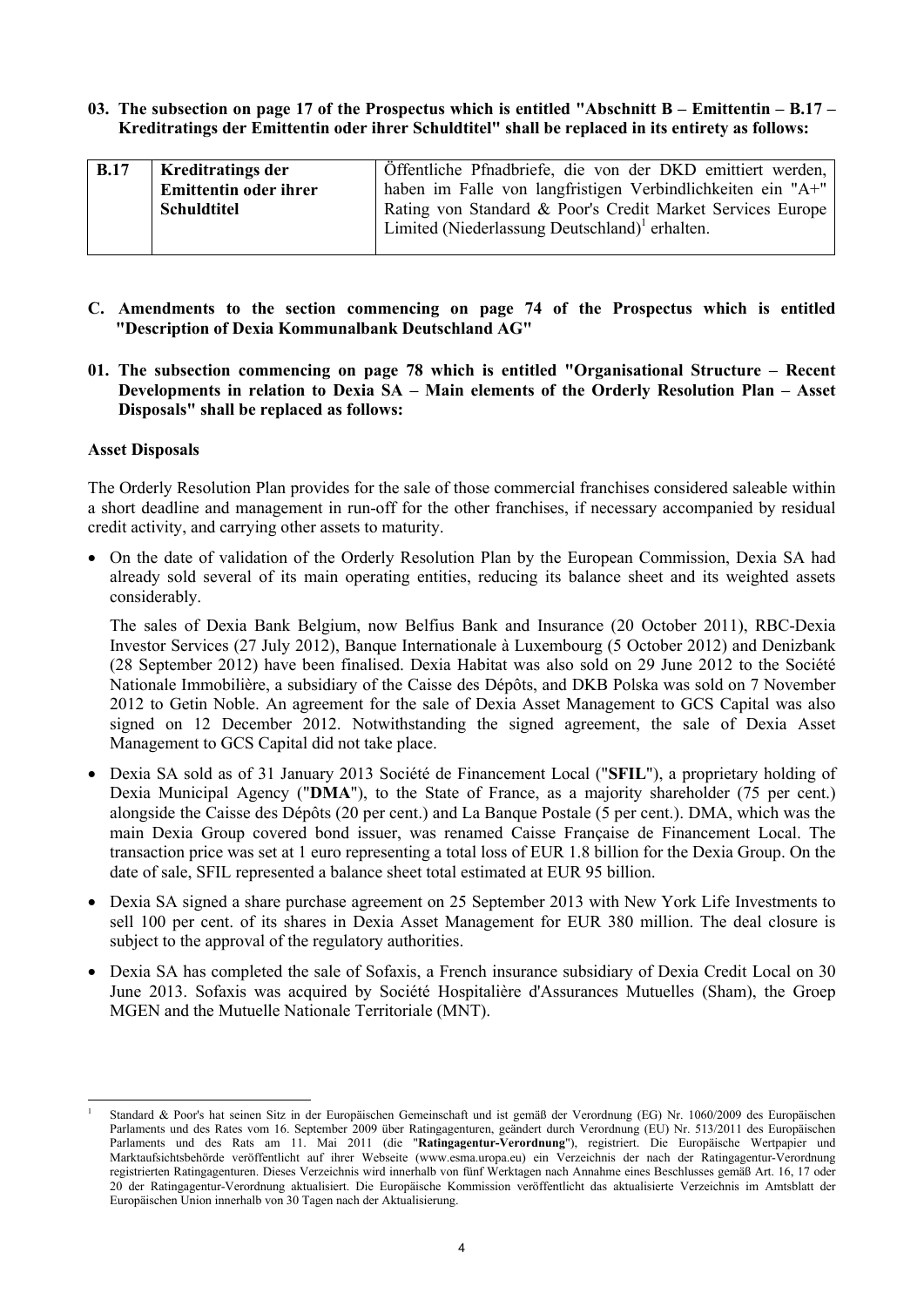- The Orderly Resolution Plan contains a timetable for the disposal of certain other Dexia Group entities, providing for the sale of Dexia SA's holding in Popular Banca Privada before 31 December 2013. Dexia SA will also sell Dexia Bail Régions, Dexia Bail, Dexia LLD and Dexia Flobail before 31 December 2013 or place them under management in run off. Finally, the Dexia SA holding in Dexia Israel should be sold within twelve months following a definitive decision on the various legal actions commenced against Dexia Israel and DCL as shareholder. With the exception of Dexia Crediop and DCL, which will be subject to specific terms described below, management in run-off without new production is provided for the other residual Dexia Group entities, namely:
	- Dexia SA
	- DCL Paris
	- DCL Dublin
	- DCL America, combining DCL New York, DRECM, DCL Mexico and Dexia US Securities CLF Bank
	- Dexia Sabadell
	- Dexia Kommunalbank Deutschland AG
	- Dexia Kommunalkredit Austria
	- Dexia Holding Inc. and its subsidiaries
	- Dexia Lettres de Gage Bank and Parfipar
- Dexia Crediop will have the benefit of a new business production budget of EUR 200 million for a term of one year, commencing on the date of validation of the Orderly Resolution Plan by the European Commission, intended for its existing clients, and with a view to protecting the Dexia Crediop's franchise prior to any disposal. At the end of that period of one year, the States of Belgium, France and Luxembourg may ask the European Commission for a new production budget.
- DCL may grant new credits within a limit of EUR 600 million during 2013 and 2014, with the exclusive aim of desensitising the sensitive structured loans retained in the portfolio, under certain terms approved by the European Commission. This production budget will enable DCL to reduce its risk profile, as well as the volatility of the collateral associated with derivatives linked to those loans, and the operational risk on the management of these products.
- Dexia SA will proceed with an accelerated sale of its bond portfolio if market conditions improve and offer it sales opportunities, subject to those asset sales having no substantial impact on Dexia Group solvency. The Orderly Resolution Plan does not contain any target figure for the sale of assets from Dexia Group's residual bond portfolio.

#### **02. The following shall be added after the first paragraph of the subsection commencing on page 81 of the Prospectus which is entitled "Financial Information Concerning the Issuer's Assets and Liabilities, Financial Position and Profits and Losses":**

The non-consolidated interim financial statements of the Issuer for the six month period ended 30 June 2013 (consisting of condensed balance sheet, condensed income statement and condensed notes to the interim financial statements), prepared pursuant to German GAAP are incorporated herein by reference to the Semi-Annual Report 2013 (*Halbjahresfinanzbericht*) of the Issuer (the "**Semi-Annual Report 2013**").